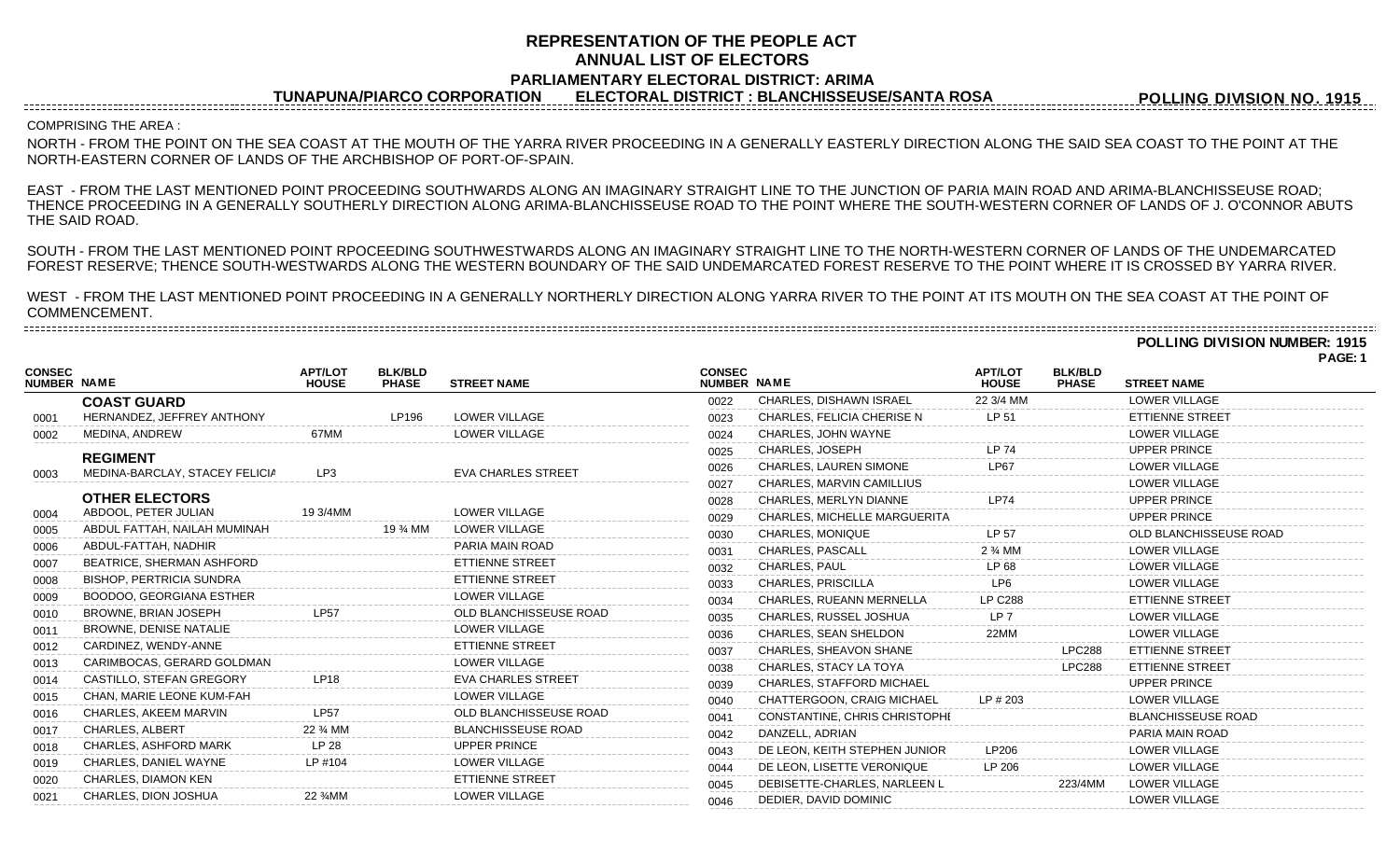## **POLLING DIVISION NUMBER: 1915 PAGE: 2**

| <b>CONSEC</b><br><b>NUMBER NAME</b> |                                | <b>APT/LOT</b><br><b>HOUSE</b> | <b>BLK/BLD</b><br><b>PHASE</b> | <b>STREET NAME</b>        | <b>CONSEC</b><br>NUMBER NAME |                                | <b>APT/LOT</b><br><b>HOUSE</b> | <b>BLK/BLD</b><br><b>PHASE</b> | <b>STREET NAME</b>        |  |
|-------------------------------------|--------------------------------|--------------------------------|--------------------------------|---------------------------|------------------------------|--------------------------------|--------------------------------|--------------------------------|---------------------------|--|
| 0047                                | DEDIER, FRANCIS TERRY          |                                |                                | <b>EVA CHARLES STREET</b> | 0091                         | MEDINA, ALICIA                 | LP6                            |                                | <b>EVA CHARLES STREET</b> |  |
| 0048                                | ELIE, STEVE ISIDORE            |                                |                                | LOWER VILLAGE             | 0092                         | MEDINA, ALSTON                 |                                |                                | LOWER VILLAGE             |  |
| 0049                                | FATTAH, AKILI AISHA YEE-SHUAN  |                                |                                | LOWER VILLAGE             | 0093                         | MEDINA, BRYAN HILLARY          | 67MM                           |                                | <b>LOWER VILLAGE</b>      |  |
| 0050                                | FORDE, LEONORA EDWINA          | 203                            |                                | LOWER VILLAGE             | 0094                         | <b>MEDINA, FRANCIS JOHN</b>    | 67MM                           |                                | <b>LOWER VILLAGE</b>      |  |
| 0051                                | <b>FRANCIS, TERRANCE</b>       | LP 196                         |                                | PARIA MAIN ROAD           | 0095                         | MEDINA, GARFIELD JULIEN        |                                |                                | LOWER VILLAGE             |  |
| 0052                                | <b>GARCIA, HELEN</b>           | LP 63                          |                                | <b>UPPER PRINCE</b>       | 0096                         | MEDINA, IKEY AZIBO             | <b>LP52</b>                    |                                | OLD BLANCHISSEUSE ROAD    |  |
| 0053                                | GEORGE, RENÉ LISA              |                                |                                | ETTIENNE STREET           | 0097                         | MEDINA, JOHN                   | <b>LP67</b>                    |                                | LOWER VILLAGE             |  |
| 0054                                | GODEN-DIAZ, EILEEN ANESTA      | 22MM                           |                                | LOWER VILLAGE             | 0098                         | MEDINA, KIJANA AGBEKO          |                                |                                | LOWER VILLAGE             |  |
| 0055                                | GOMEZ, AGNES                   |                                |                                | LOWER VILLAGE             | 0099                         | MEDINA, LEE ANNA PAULA         | LP <sub>3</sub>                |                                | <b>EVA CHARLES STREET</b> |  |
| 0056                                | GOMEZ, AUSTIN                  | <b>LP62</b>                    |                                | LOWER VILLAGE             | 0100                         | <b>MEDINA, MURRAY</b>          | <b>MM67</b>                    |                                | LOWER VILLAGE             |  |
| 0057                                | <b>GOMEZ, CHRISTIAN KENROY</b> | LP62                           |                                | OLD BLANCHISSEUSE ROAD    | 0101                         | MEDINA, PETER                  | LP3                            |                                | <b>EVA CHARLES STREET</b> |  |
| 0058                                | GOMEZ, EDWARD                  |                                |                                | LOWER VILLAGE             | 0102                         | MEDINA, RIA-ANNA CUTUSHA PAUL  | LP#3                           |                                | <b>EVA CHARLES STREET</b> |  |
| 0059                                | GOMEZ, KENDELL KHAMA           |                                |                                | <b>UPPER PRINCE</b>       | 0103                         | <b>MEDINA, STEFON</b>          |                                |                                | <b>EVA CHARLES STREET</b> |  |
| 0060                                | GOMEZ, KENDRA TAMARA           | LP 57                          |                                | OLD BLANCHISSEUSE ROAD    | 0104                         | MEDINA, STEVE GARRATH VINCENT  | LP66                           |                                | <b>EVA CHARLES STREET</b> |  |
| 0061                                | <b>GOMEZ, KIERAN</b>           | <b>LP61</b>                    |                                | LOWER VILLAGE             | 0105                         | <b>MEDINA, WINSTON GREGORY</b> | <b>LP97</b>                    |                                | <b>EVA CHARLES STREET</b> |  |
| 0062                                | <b>GOMEZ, MARGARET</b>         |                                |                                | <b>UPPER PRINCE</b>       | 0106                         | MEDINA-HUSBANDS, MARY          | LP 205                         |                                | LOWER VILLAGE             |  |
| 0063                                | <b>GOMEZ, MARGARET</b>         | LP 61                          |                                | <b>UPPER PRINCE</b>       | 0107                         | <b>MERRICK, DWIGHT KEN</b>     | 663/4                          |                                | LOWER VILLAGE             |  |
| 0064                                | GOMEZ, SAMANTHA SARIAH         |                                |                                | OLD BLANCHISSEUSE ROAD    | 0108                         | MILLER, ELIZABETH DELORES      | 54                             |                                | <b>UPPER PRINCE</b>       |  |
| 0065                                | GOMEZ, WENCESLAUS              | <b>LP62</b>                    |                                | <b>UPPER PRINCE</b>       | 0109                         | MORTON, JULIE                  | LP179                          |                                | PARIA MAIN ROAD           |  |
| 0066                                | GOMEZ, WENDELL KENTON          |                                |                                | <b>UPPER PRINCE</b>       | 0110                         | NOREIGA, FRANCIS               |                                |                                | ETTIENNE STREET           |  |
| 0067                                | GORDON, JEANIE GOLDA           | LP78                           |                                | LOWER VILLAGE             | 0111                         | NOREIGA-QUINTERO, NORVA P      |                                |                                | <b>BLANCHISSEUSE ROAD</b> |  |
| 0068                                | HARRICHARAN, IAN SUNIL         | 19%MM                          |                                | <b>BLANCHISSEUSE ROAD</b> | 0112                         | QUINTERO, BARRY STEVE          |                                |                                | <b>LOWER VILLAGE</b>      |  |
| 0069                                | HARRICHARAN, RAMDAI            | 193/4MM                        |                                | <b>BLANCHISSEUSE ROAD</b> | 0113                         | QUINTERO, CYRIL                |                                |                                | <b>EVA CHARLES STREET</b> |  |
| 0070                                | HERNANDEZ, MARK ANDRE          | LP196                          |                                | LOWER VILLAGE             | 0114                         | QUINTERO, DERECK               | LP 59                          |                                | OLD BLANCHISSEUSE ROAD    |  |
| 0071                                | HOLDER, KENNETH SYLVESTER      | 13                             |                                | <b>HOLIDAY RESORTS</b>    | 0115                         | QUINTERO, FELIX                | <b>LP10</b>                    |                                | LOWER VILLAGE             |  |
| 0072                                | HUSBANDS, NICHOLAS CHRISTIAN   | LP 205                         |                                | LOWER VILLAGE             | 0116                         | QUINTERO, GARVIN FRANCIS       |                                |                                | LOWER VILLAGE             |  |
| 0073                                | JOHN-QUINTERO, JULIET          | <b>LP74</b>                    |                                | <b>UPPER PRINCE</b>       | 0117                         | QUINTERO, GERMAINE AGUSTA N    | LP 74                          |                                | UPPER PRINCE              |  |
| 0074                                | JONES, EARLE MARK              | LP 51                          |                                | ETTIENNE STREET           | 0118                         | QUINTERO, JOANNA SARAH         | <b>LP22</b>                    |                                | ETTIENNE STREET           |  |
| 0075                                | JOYEAU, ANDELL                 | 288                            |                                | LOWER VILLAGE             | 0119                         | QUINTERO, KAREEM FOSTER        | <b>LP73</b>                    |                                | OLD BLANCHISSEUSE ROAD    |  |
| 0076                                | JOYEAU, ULRIC VERANT           |                                |                                | LOWER VILLAGE             | 0120                         | QUINTERO, MARIO DARREL         |                                |                                | OLD BLANCHISSEUSE ROAD    |  |
| 0077                                | JOYEAU-LEWIS, ALPHONSIA        | LP288                          |                                | ETTIENNE STREET           | 0121                         | QUINTERO, NOEL                 |                                |                                | UPPER PRINCE              |  |
| 0078                                | JULIEN, GLORIA                 |                                |                                | PARIA MAIN ROAD           | 0122                         | QUINTERO, REBECCA JOANNE ANN   | <b>LP74</b>                    |                                | UPPER PRINCE              |  |
| 0079                                | LAYNE, SHANIA KIM              |                                |                                | ETTIENNE STREET           | 0123                         | QUINTERO, ROGER GILLS          |                                |                                | LOWER VILLAGE             |  |
| 0080                                | LEE QUAY, ANNISHA ANNETTE      | LP 204                         |                                | PARIA MAIN ROAD           | 0124                         | QUINTERO, SHARMEILA BETTY-ANN  | LP 74                          |                                | <b>UPPER PRINCE</b>       |  |
| 0081                                | LEE QUAY, ANTHONY SELWYN JR    |                                |                                | LOWER VILLAGE             | 0125                         | QUINTERO, SHERNELL ONELLA      | LP 60                          |                                | OLD BLANCHISSEUSE ROAD    |  |
| 0082                                | LEE QUAY, DAVE CHRISTOPHER     |                                |                                | LOWER VILLAGE             | 0126                         | QUINTERO, STANLEY FOSTER       |                                |                                | LOWER VILLAGE             |  |
| 0083                                | LEE QUAY, ESTHER ROSEANNE      | LP204                          |                                | LOWER VILLAGE             | 0127                         | QUINTERO, ULRIC LAURENCE       |                                |                                | LOWER VILLAGE             |  |
| 0084                                | LEE QUAY, MARIA CLAUDIA        |                                |                                | LOWER VILLAGE             | 0128                         | QUINTERO-GOULD, JUSTINA M      | 23MM                           |                                | LOWER VILLAGE             |  |
| 0085                                | LEE QUAY, SHERWIN KERWYN       | LP 204                         |                                | LOWER VILLAGE             | 0129                         | RADIX, PHILIP                  | LP435                          |                                | LOWER VILLAGE             |  |
| 0086                                | LEE QUAY, ULRIC                |                                |                                | LOWER VILLAGE             | 0130                         | RAMJATTAN, ADRIAN DAVE         | LP <sub>5</sub>                |                                | LOWER VILLAGE             |  |
| 0087                                | LEE QUAY, YUKMIN               |                                |                                | <b>EVA CHARLES STREET</b> | 0131                         | RAMJATTAN, CELINE SHION        | LP <sub>5</sub>                |                                | LOWER VILLAGE             |  |
| 0088                                | LEWIS, TISHANNA THIA DENICE V  | LP203                          |                                | LOWER VILLAGE             | 0132                         | RAMJATTAN, DAVANAND            | LP <sub>5</sub>                |                                | LOWER VILLAGE             |  |
| 0089                                | MANYAIR-LAYNE, DELIA           |                                | LP10                           | <b>ETTIENNE STREET</b>    | 0133                         | REYES, JAMES                   | <b>LP58</b>                    |                                | LOWER VILLAGE             |  |
| 0090                                | MEDINA, ALBERT                 | LP97                           |                                | <b>EVA CHARLES STREET</b> | 0134                         | REYES, ORLANDA SHACHIA KARRE   | LP <sub>25</sub> A             |                                | PARIA MAIN ROAD           |  |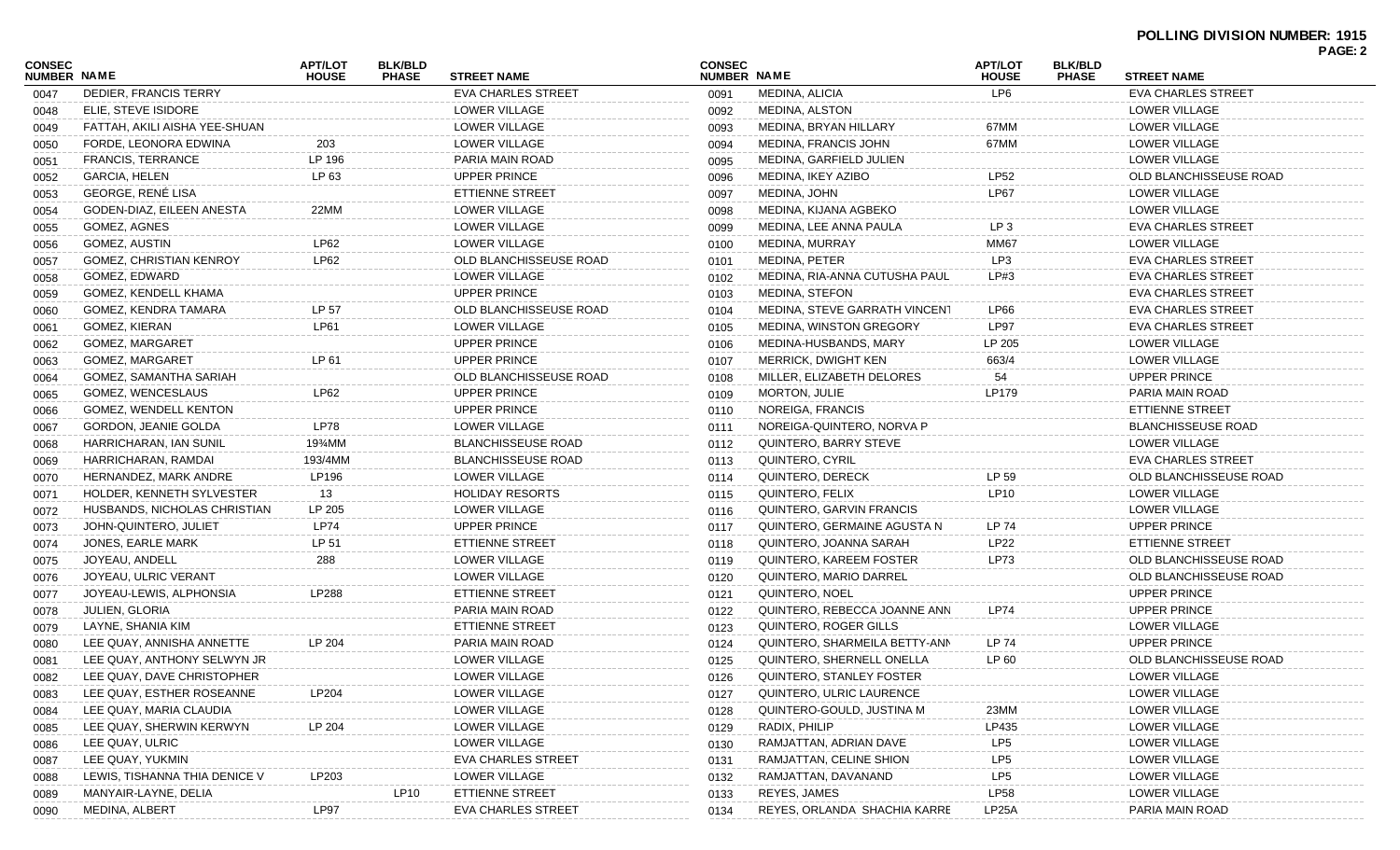| <b>CONSEC</b><br>NUMBER NAME |                                 | <b>APT/LOT</b><br><b>HOUSE</b> | <b>BLK/BLD</b><br><b>PHASE</b> | <b>STREET NAME</b>        |
|------------------------------|---------------------------------|--------------------------------|--------------------------------|---------------------------|
| 0135                         | ROSALES, OLIVER FELIX           | 663/4MM                        |                                | LOWER VILLAGE             |
| 0136                         | ROSALES, PAULA                  | 663/4MM                        |                                | LOWER VILLAGE             |
| 0137                         | ROSALES-WEST, ALISHA A S        | LP 63                          |                                | OLD BLANCHISSEUSE ROAD    |
| 0138                         | SALVARY, GRACELYN PETRONILLA    |                                |                                | UPPER PRINCE              |
| 0139                         | SANDY, ANNA                     | LP203                          |                                | LOWER VILLAGE             |
| 0140                         | SANDY, DIA JUNIOR               | LP204                          |                                | <b>LOWER VILLAGE</b>      |
| 0141                         | SANDY, KERRVYN ELVYN            |                                |                                | ETTIENNE STREET           |
| 0142                         | SANDY, SIMONE CRYSTAL           |                                |                                | ETTIENNE STREET           |
| 0143                         | SANDY, STEFAN MATTHEW           | T228                           |                                | <b>ETTIENNE STREET</b>    |
| 0144                         | SCOTT, COLOMBAN                 | LP33                           |                                | LOWER VILLAGE             |
| 0145                         | SCOTT, DENISE GERMAINE          | <b>LP74</b>                    |                                | <b>UPPER PRINCE</b>       |
| 0146                         | SCOTT, DEXTER                   |                                |                                | ETTIENNE STREET           |
| 0147                         | <b>SCOTT, EUTRICE LINDA</b>     | LP288                          |                                | ETTIENNE STREET           |
| 0148                         | SCOTT, NICHOLAS DON             | <b>LP52</b>                    |                                | <b>UPPER PRINCE</b>       |
| 0149                         | <b>SCOTT, PERTRICE TENNILLE</b> | LP#73                          |                                | OLD BLANCHISSEUSE ROAD    |
| 0150                         | SCOTT, SELVON COLIN             |                                |                                | LOWER VILLAGE             |
| 0151                         | SEEDANSINGH, CLIFFORD RAMANU    | <b>LOT 17</b>                  |                                | <b>HOLIDAY RESORTS</b>    |
| 0152                         | SEEDANSINGH, ELIZABETH          | LOT <sub>17</sub>              |                                | <b>HOLIDAY RESORTS</b>    |
| 0153                         | SHEPPERD, OCTAVIA               | 221/2MM                        |                                | LOWER VILLAGE             |
| 0154                         | SORZANO, TANISHA ADESHA         | <b>LPC288</b>                  |                                | ETTIENNE STREET           |
| 0155                         | SUBIR, KHAMRAGIE INDIRA         | 67MM                           |                                | <b>LOWER VILLAGE</b>      |
| 0156                         | SYLVESTER, MARCUS TAFRIE        | LP207                          |                                | <b>EVA CHARLES STREET</b> |
| 0157                         | SYLVESTER, YOLANDE AYANNA       | LP 69                          |                                | <b>UPPER PRINCE</b>       |
| 0158                         | TINTO, LAWNEY PAUL              | <b>LP78</b>                    |                                | ETTIENNE STREET           |
| 0159                         | VALDEZ, BARBARA STEPHANIE       |                                |                                | UPPER PRINCE              |
| 0160                         | VALENTINO, KIMBIA MARIA         | LP <sub>5</sub>                |                                | LOWER VILLAGE             |
| 0161                         | <b>VIRGIL, BERTRAND LESLIE</b>  | 21 1/4MM                       |                                | <b>BLANCHISSEUSE ROAD</b> |
| 0162                         | VOTOR-MEDINA, VERONICA          | LP 52                          |                                | <b>EVA CHARLES STREET</b> |
| 0163                         | WALTERS-CHARLES, TINNELLE       | LP <sub>6</sub>                |                                | LOWER VILLAGE             |
| 0164                         | <b>WEST, CALVIN NIGEL</b>       |                                |                                | <b>UPPER PRINCE</b>       |
| 0165                         | <b>WEST, CHRIS MICHAEL</b>      | LP73                           |                                | OLD BLANCHISSEUSE ROAD    |
| 0166                         | <b>WEST, CHRISTIAN NIGEL</b>    | LP #63                         |                                | OLD BLANCHISSEUSE ROAD    |
| 0167                         | WEST, ELEANOR BARBARA           | LP203                          |                                | LOWER VILLAGE             |
| 0168                         | WEST, FELIX                     | LP36                           |                                | LOWER VILLAGE             |
| 0169                         | <b>WEST, LORNA MARY</b>         | LP104                          |                                | LOWER VILLAGE             |
| 0170                         | WEST, MAVIS                     | <b>LP57</b>                    |                                | LOWER VILLAGE             |
| 0171                         | WEST, RONNIE ERNIE MICHAEL      | LP 67                          |                                | LOWER VILLAGE             |
| 0172                         | WEST, SHERMAN JASON RUPERT      |                                |                                | LOWER VILLAGE             |
| 0173                         | WEST, VANESSA VALERIE T         |                                |                                | <b>LOWER VILLAGE</b>      |